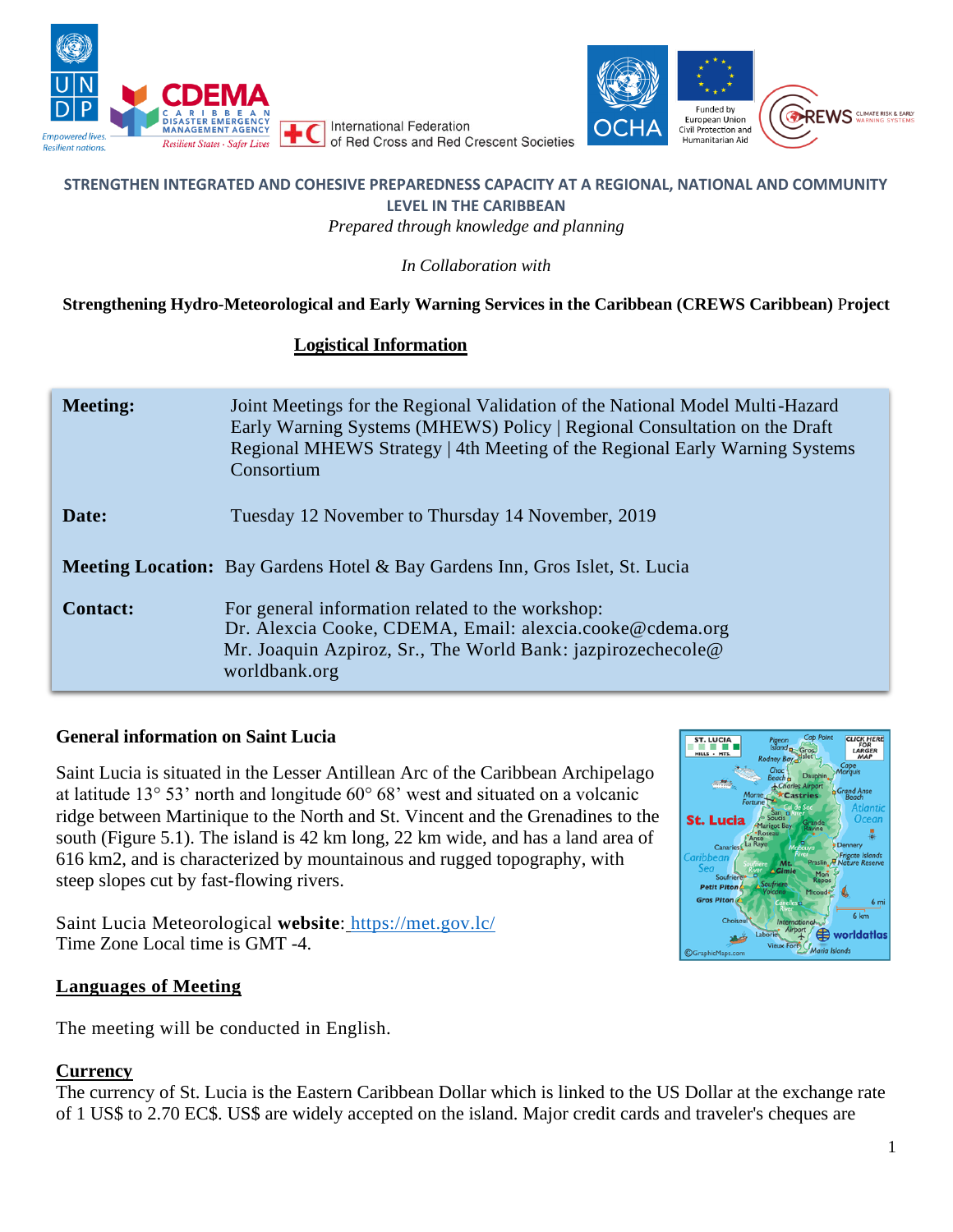



widely accepted. ATMs can be found in the airport and at all banks, which include, but are not limited to, the Royal Bank of Canada, First Caribbean and Scotiabank.

# **Electricity**

In Saint Lucia the power plugs and sockets are of type G. The standard voltage is 240 V, 50 cycles AC (a few hotels are 110 Volts, 60 cycles). Adaptors are generally available at the resorts.

### **Emergency Telephone Numbers**

Police, Fire and Ambulance - Tel: 911.

### **Visas**

Visas maybe required for nationals of some countries before entering Saint Lucia. Please determine whether this will be the case for your country before travelling.

### **Hotel Reservations**

Rooms have been reserved at Bay Gardens Hotel & Bay Gardens Inn under the group code MHEWS) for all overseas participants.

### *Accommodation arrangements for CDEMA-sponsored participants will be made directly by the CDEMA Coordinating Unit.*

## **Food and Beverages**

Breakfast is included in the hotel price. Coffee breaks and lunch will be provided on the days of the workshop (one in the morning and one in the afternoon. Dinner will be covered by each participant.

## **Per Diem**

Participants sponsored by the organisers will receive per diems to cover incidentals, dinner and terminal expenses as accommodation will be covered by CDEMA. This will be issued to participants before travel and/or on the first day of the workshop.

### **Arrival and Departure**

### Arrival inCastries

If you are arriving in Castries at the George F. L. Charles Airport, taxis are available immediately as you exist the arrivals hall at approximately to Bay Gardens Hotel and Inn. The cost is approximately US 25.

### Arrival in Vieux Fort

As you exit the arrival hall at Hewanorra International Airport in Vieux Fort, there are airport taxis available to Gros Islet at an approximate cost of US \$100. Travel from Vieux Fort to Gros Islet is about 1.5 hours.

## **Local Taxis**

Taxis can be found at airports. Please only use authorized taxis. All authorized taxis have a light blue number plate with a TX prefix.